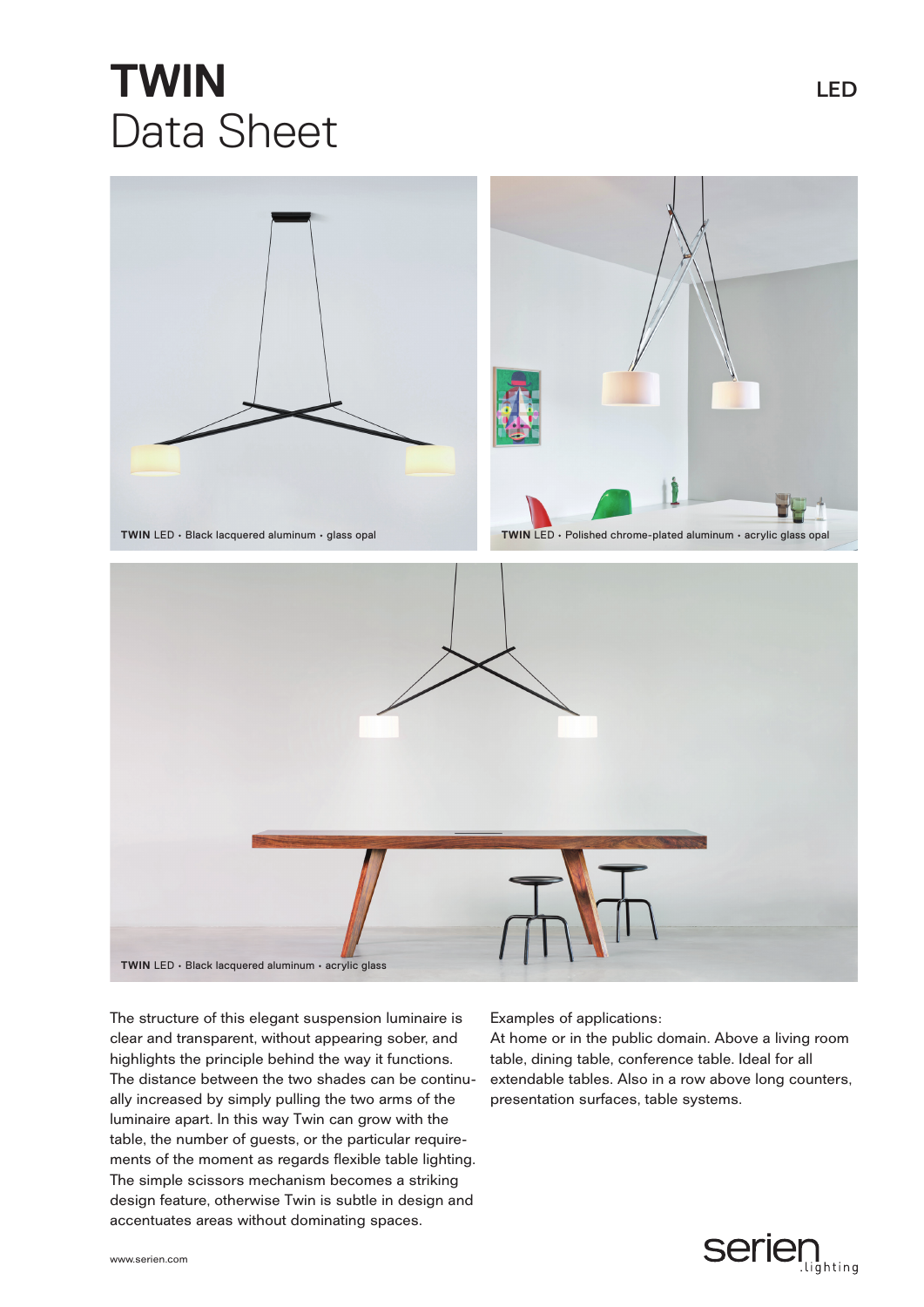## **TWIN** LED

| <b>Technical data sheet</b>                                  |                                                                                                                                                                                                                                                                                                                                                                                                                                                  |                                                          |                                                  |  |  |  |  |
|--------------------------------------------------------------|--------------------------------------------------------------------------------------------------------------------------------------------------------------------------------------------------------------------------------------------------------------------------------------------------------------------------------------------------------------------------------------------------------------------------------------------------|----------------------------------------------------------|--------------------------------------------------|--|--|--|--|
|                                                              | The ingenious structure, which is based on the scissors principle, makes it possible to adjust the distance between the<br>two shades to suit the needs of the moment. Irrespective of the angle of the arms, the shades always remain level.<br>The small LED CoBs ensure brilliant light on table tops. When Twin is fully extended, the space between the shades can<br>be put to good use - for example large vases and flower arrangements. |                                                          |                                                  |  |  |  |  |
|                                                              | Design Hans Karuga                                                                                                                                                                                                                                                                                                                                                                                                                               |                                                          |                                                  |  |  |  |  |
| Awards                                                       |                                                                                                                                                                                                                                                                                                                                                                                                                                                  |                                                          |                                                  |  |  |  |  |
|                                                              | Design Plus powered by Light+Building 2014,<br>German Design Award 2015 Gold                                                                                                                                                                                                                                                                                                                                                                     |                                                          | <b>DESIGN PLUS</b><br>powered by: light+building |  |  |  |  |
| <b>Material &amp; surfaces</b>                               |                                                                                                                                                                                                                                                                                                                                                                                                                                                  |                                                          |                                                  |  |  |  |  |
|                                                              |                                                                                                                                                                                                                                                                                                                                                                                                                                                  |                                                          |                                                  |  |  |  |  |
| Material frame                                               |                                                                                                                                                                                                                                                                                                                                                                                                                                                  | aluminum                                                 |                                                  |  |  |  |  |
| Surface                                                      | coated black                                                                                                                                                                                                                                                                                                                                                                                                                                     |                                                          | glossy chrome-plated                             |  |  |  |  |
| Material shade                                               |                                                                                                                                                                                                                                                                                                                                                                                                                                                  | acrylic glass opal white or mouth-blown glass opal white |                                                  |  |  |  |  |
| Cable                                                        | textile-covered black                                                                                                                                                                                                                                                                                                                                                                                                                            |                                                          |                                                  |  |  |  |  |
| <b>Dimensions</b>                                            |                                                                                                                                                                                                                                                                                                                                                                                                                                                  |                                                          |                                                  |  |  |  |  |
|                                                              | 230<br>65<br>min. 1100 - max. 2000<br>135<br>Ø 250                                                                                                                                                                                                                                                                                                                                                                                               |                                                          |                                                  |  |  |  |  |
| <b>Technical data</b>                                        |                                                                                                                                                                                                                                                                                                                                                                                                                                                  | min. 500 - max. 1550                                     |                                                  |  |  |  |  |
| Illuminant                                                   | LED CoB<br>(LED-module tool-free replaceable on site)                                                                                                                                                                                                                                                                                                                                                                                            |                                                          |                                                  |  |  |  |  |
| Power                                                        | 2x11,5 W                                                                                                                                                                                                                                                                                                                                                                                                                                         |                                                          |                                                  |  |  |  |  |
| Luminous flux LED 2700K                                      | 2100 lm                                                                                                                                                                                                                                                                                                                                                                                                                                          |                                                          |                                                  |  |  |  |  |
| (nominal value) <sup>1</sup> /<br>3000K<br>Color temperature | 2200 lm                                                                                                                                                                                                                                                                                                                                                                                                                                          |                                                          |                                                  |  |  |  |  |
| Color rendering index                                        | > 90 CRI (other color rendering indices available on request)                                                                                                                                                                                                                                                                                                                                                                                    |                                                          |                                                  |  |  |  |  |
| Operating voltage                                            | primary 220-240 V AC, secondary 70 V DC                                                                                                                                                                                                                                                                                                                                                                                                          |                                                          |                                                  |  |  |  |  |
| Control                                                      | <b>TRIAC</b>                                                                                                                                                                                                                                                                                                                                                                                                                                     |                                                          |                                                  |  |  |  |  |
| Average lifetime LED                                         |                                                                                                                                                                                                                                                                                                                                                                                                                                                  | 50.000 h <sup>2</sup>                                    |                                                  |  |  |  |  |
| Energy efficiency class                                      | $A++$ to $A$                                                                                                                                                                                                                                                                                                                                                                                                                                     |                                                          |                                                  |  |  |  |  |
| Warranty                                                     |                                                                                                                                                                                                                                                                                                                                                                                                                                                  | 2 years                                                  |                                                  |  |  |  |  |
| Cleaning                                                     | only clean with slightly damp microfibre cleaning cloth                                                                                                                                                                                                                                                                                                                                                                                          |                                                          |                                                  |  |  |  |  |
| Weight                                                       | with acrylic glass shades ca. 3,4 kg, with mouthblown glass shades ca. 4,8 kg                                                                                                                                                                                                                                                                                                                                                                    |                                                          |                                                  |  |  |  |  |



The crossed-out wheelie bin indicates that this electrical appliance must not be disposed of via household waste. In order to protect human health and<br>of the environment against potentially hazardous substances, at the end